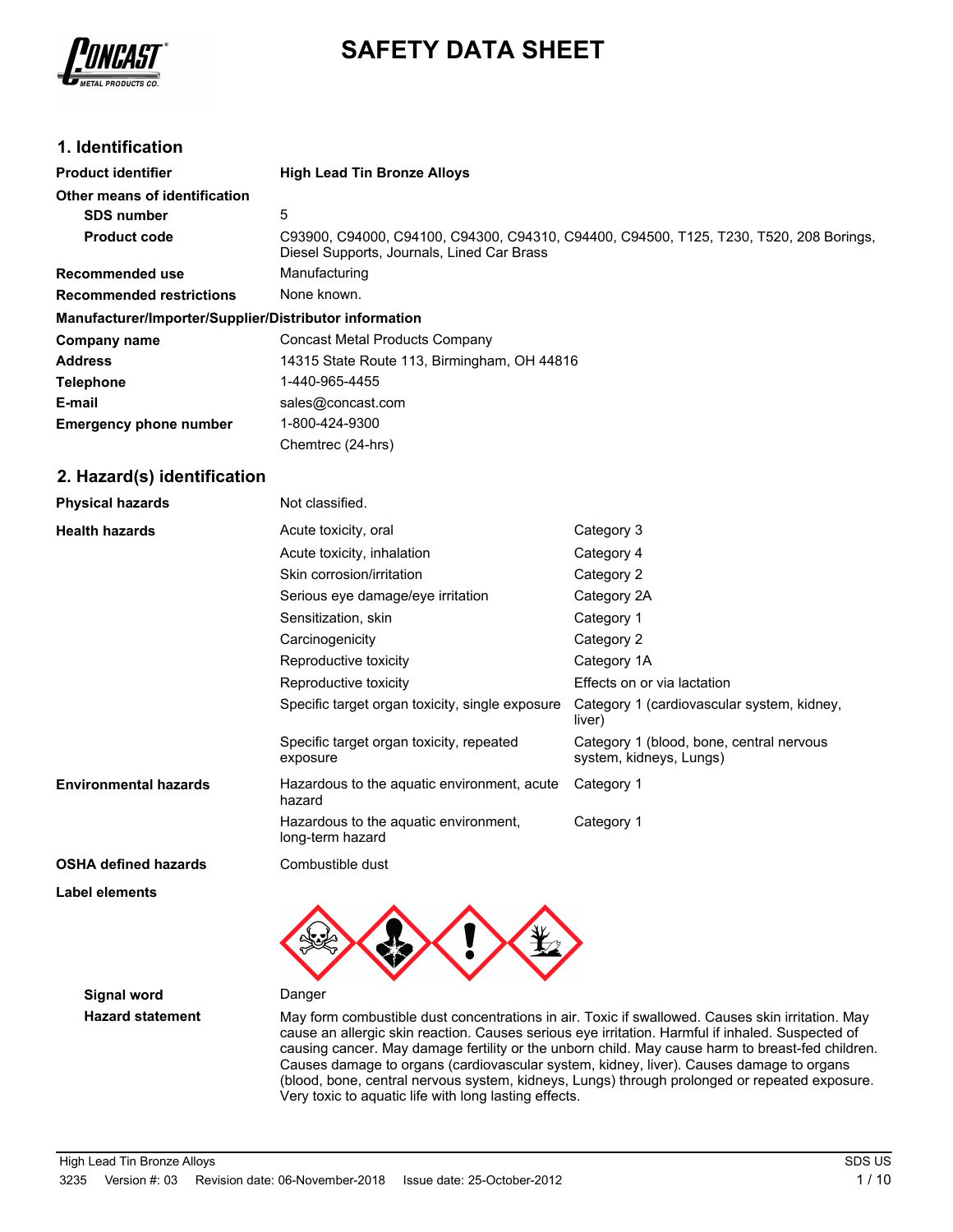| <b>Precautionary statement</b>               |                                                                                                                                                                                                                                                                                                                                                                                                                                                                                                                                                                                                                                                                                                                                                                                             |
|----------------------------------------------|---------------------------------------------------------------------------------------------------------------------------------------------------------------------------------------------------------------------------------------------------------------------------------------------------------------------------------------------------------------------------------------------------------------------------------------------------------------------------------------------------------------------------------------------------------------------------------------------------------------------------------------------------------------------------------------------------------------------------------------------------------------------------------------------|
| <b>Prevention</b>                            | Obtain special instructions before use. Do not handle until all safety precautions have been read<br>and understood. Prevent dust accumulation to minimize explosion hazard. Keep away from<br>heat/sparks/open flames/hot surfaces. - No smoking. Keep container tightly closed. Ground/bond<br>container and receiving equipment. Do not breathe dust/fume. Avoid contact during<br>pregnancy/while nursing. Wash thoroughly after handling. Do not eat, drink or smoke when using<br>this product. Use only outdoors or in a well-ventilated area. Contaminated work clothing must not<br>be allowed out of the workplace. Avoid release to the environment. Wear protective<br>gloves/protective clothing/eye protection/face protection. Observe good industrial hygiene<br>practices. |
| <b>Response</b>                              | If swallowed: Immediately call a poison center/doctor. Rinse mouth. If on skin: Wash with plenty of<br>water. If inhaled: Remove person to fresh air and keep comfortable for breathing. If in eyes: Rinse<br>cautiously with water for several minutes. Remove contact lenses, if present and easy to do.<br>Continue rinsing. If exposed: Call a poison center/doctor. If exposed or concerned: Get medical<br>advice/attention. If skin irritation or rash occurs: Get medical advice/attention. If eye irritation<br>persists: Get medical advice/attention. Take off contaminated clothing and wash before reuse. In<br>case of fire: Use appropriate media to extinguish. Collect spillage.                                                                                           |
| <b>Storage</b>                               | Store locked up.                                                                                                                                                                                                                                                                                                                                                                                                                                                                                                                                                                                                                                                                                                                                                                            |
| <b>Disposal</b>                              | Dispose of contents/container in accordance with local/regional/national/international regulations.                                                                                                                                                                                                                                                                                                                                                                                                                                                                                                                                                                                                                                                                                         |
| Hazard(s) not otherwise<br>classified (HNOC) | None known.                                                                                                                                                                                                                                                                                                                                                                                                                                                                                                                                                                                                                                                                                                                                                                                 |
| Supplemental information                     | 32% of the mixture consists of component(s) of unknown acute dermal toxicity.                                                                                                                                                                                                                                                                                                                                                                                                                                                                                                                                                                                                                                                                                                               |

## **3. Composition/information on ingredients**

#### **Mixtures**

| <b>Chemical name</b>                                            |                                                                                                                                                                                                                                                                                                                                                                                                                                                                                                                                                                                           | <b>CAS number</b> | %           |
|-----------------------------------------------------------------|-------------------------------------------------------------------------------------------------------------------------------------------------------------------------------------------------------------------------------------------------------------------------------------------------------------------------------------------------------------------------------------------------------------------------------------------------------------------------------------------------------------------------------------------------------------------------------------------|-------------------|-------------|
| Copper                                                          |                                                                                                                                                                                                                                                                                                                                                                                                                                                                                                                                                                                           | 7440-50-8         | $68.5 - 89$ |
| Lead                                                            |                                                                                                                                                                                                                                                                                                                                                                                                                                                                                                                                                                                           | 7439-92-1         | $22 - 32$   |
| Tin                                                             |                                                                                                                                                                                                                                                                                                                                                                                                                                                                                                                                                                                           | 7440-31-5         | $4.5 - 6$   |
| <b>Nickel</b>                                                   |                                                                                                                                                                                                                                                                                                                                                                                                                                                                                                                                                                                           | 7440-02-0         | $0 - 6$     |
| Zinc                                                            |                                                                                                                                                                                                                                                                                                                                                                                                                                                                                                                                                                                           | 7440-66-6         | $0 - 2.5$   |
| Phosphorus                                                      |                                                                                                                                                                                                                                                                                                                                                                                                                                                                                                                                                                                           | 7723-14-0         | $0 - 1.5$   |
| <b>Composition comments</b>                                     | All concentrations are in percent by weight unless otherwise indicated.                                                                                                                                                                                                                                                                                                                                                                                                                                                                                                                   |                   |             |
| 4. First-aid measures                                           |                                                                                                                                                                                                                                                                                                                                                                                                                                                                                                                                                                                           |                   |             |
| <b>Inhalation</b>                                               | In case of inhalation of dust or fumes: Remove victim to fresh air and keep at rest in a position<br>comfortable for breathing. Oxygen or artificial respiration if needed. Call a poison center or<br>doctor/physician if you feel unwell.                                                                                                                                                                                                                                                                                                                                               |                   |             |
| <b>Skin contact</b>                                             | Remove contaminated clothing immediately and wash skin with soap and water. In case of<br>eczema or other skin disorders: Seek medical attention and take along these instructions. In case<br>of contact with hot or molten product, cool rapidly with water and seek immediate medical<br>attention. Do not attempt to remove molten product from skin because skin will tear easily. Cuts or<br>abrasions should be treated promptly with thorough cleansing of the affected area.                                                                                                     |                   |             |
| Eye contact                                                     | Do not rub eyes. Immediately flush eyes with plenty of water for at least 15 minutes. Remove<br>contact lenses, if present and easy to do. Continue rinsing. Get medical attention if irritation<br>develops and persists.                                                                                                                                                                                                                                                                                                                                                                |                   |             |
| Ingestion                                                       | Call a physician or poison control center immediately. Rinse mouth. Do not induce vomiting without<br>advice from poison control center. If vomiting occurs, keep head low so that stomach content<br>doesn't get into the lungs. Do not use mouth-to-mouth method if victim ingested the substance.<br>Induce artificial respiration with the aid of a pocket mask equipped with a one-way valve or other<br>proper respiratory medical device.                                                                                                                                          |                   |             |
| <b>Most important</b><br>symptoms/effects, acute and<br>delayed | Elevated temperatures or mechanical action may form dust and fumes which may be irritating to<br>the eye, mucous membranes and respiratory tract. Narcosis. Behavioral changes. Decrease in<br>motor functions. Severe eye irritation. Symptoms may include stinging, tearing, redness, swelling,<br>and blurred vision. Skin irritation. May cause redness and pain. May cause an allergic skin<br>reaction. Dermatitis. Rash. Edema. Jaundice. Prolonged exposure may cause chronic effects.<br>Contact with hot material can cause thermal burns which may result in permanent damage. |                   |             |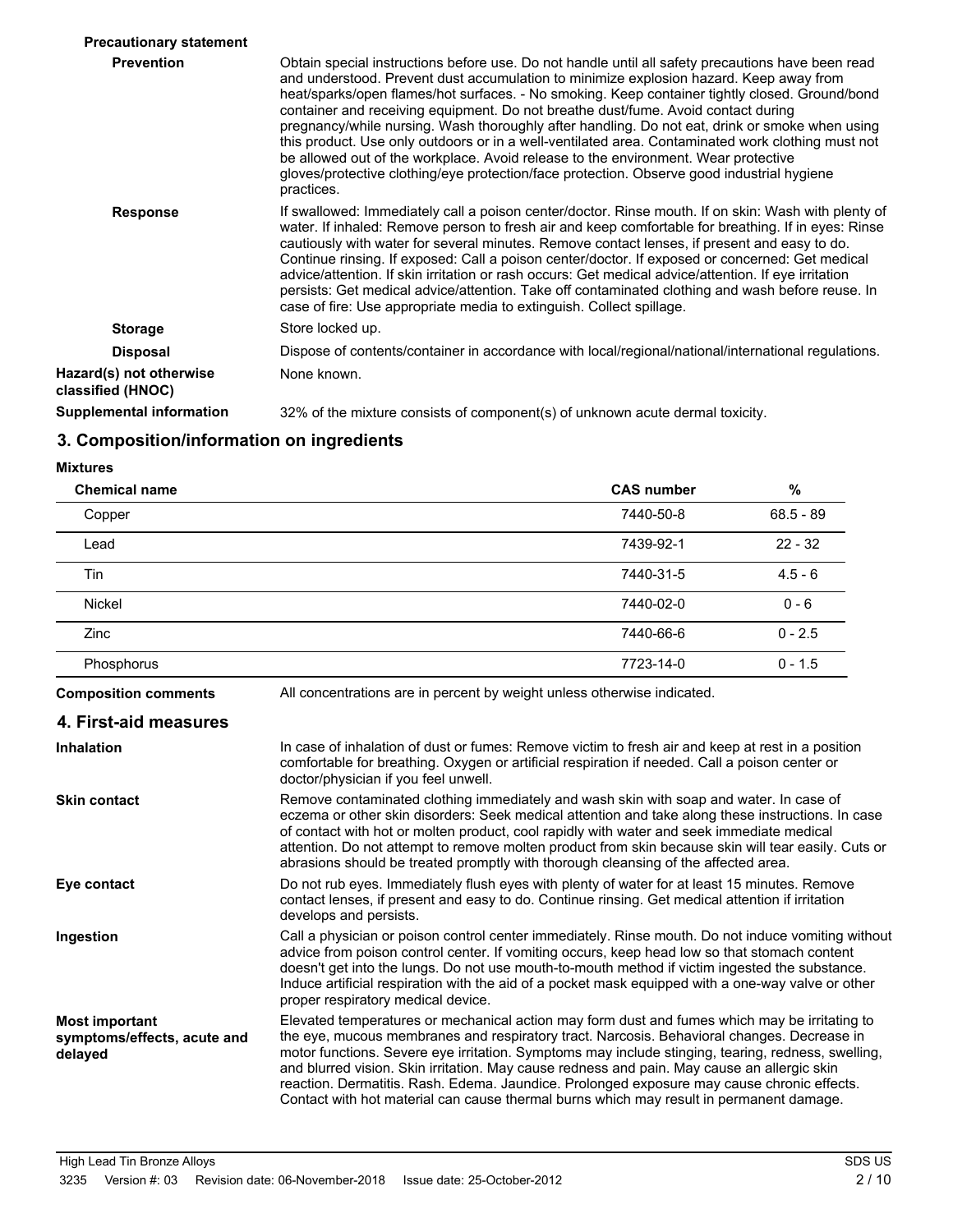| Indication of immediate<br>medical attention and special<br>treatment needed | Provide general supportive measures and treat symptomatically. Keep victim warm. Keep victim<br>under observation. Symptoms may be delayed.                                                                                                                                                                                                                                                                                                                                                                                                                                                                                                                                                                                       |
|------------------------------------------------------------------------------|-----------------------------------------------------------------------------------------------------------------------------------------------------------------------------------------------------------------------------------------------------------------------------------------------------------------------------------------------------------------------------------------------------------------------------------------------------------------------------------------------------------------------------------------------------------------------------------------------------------------------------------------------------------------------------------------------------------------------------------|
| <b>General information</b>                                                   | IF exposed or concerned: Get medical advice/attention. If you feel unwell, seek medical advice<br>(show the label where possible). Ensure that medical personnel are aware of the material(s)<br>involved, and take precautions to protect themselves. Show this safety data sheet to the doctor in<br>attendance. Wash contaminated clothing before reuse.                                                                                                                                                                                                                                                                                                                                                                       |
| 5. Fire-fighting measures                                                    |                                                                                                                                                                                                                                                                                                                                                                                                                                                                                                                                                                                                                                                                                                                                   |
| Suitable extinguishing media                                                 | Special powder against metal fires. Dry sand. Apply extinguishing media carefully to avoid creating<br>airborne dust. Avoid high pressure media which could cause the formation of a potentially<br>explosible dust-air mixture.                                                                                                                                                                                                                                                                                                                                                                                                                                                                                                  |
| Unsuitable extinguishing<br>media                                            | Do not use water or halogenated extinguishing media. Hot molten material will react violently with<br>water resulting in spattering and fuming.                                                                                                                                                                                                                                                                                                                                                                                                                                                                                                                                                                                   |
| Specific hazards arising from<br>the chemical                                | Explosion hazard: Avoid generating dust; fine dust dispersed in air in sufficient concentrations and<br>in the presence of an ignition source is a potential dust explosion hazard. Contact with acids will<br>release flammable hydrogen gas. During fire, gases hazardous to health may be formed.<br>Combustion products may include: metal oxides. In a fire, nickel may form nickel carbonyl, a<br>highly toxic substance and known carcinogen. Upon combustion, this product may yield toxic<br>vapors/fumes of lead and lead compounds.                                                                                                                                                                                    |
| Special protective equipment<br>and precautions for firefighters             | Self-contained breathing apparatus and full protective clothing must be worn in case of fire.                                                                                                                                                                                                                                                                                                                                                                                                                                                                                                                                                                                                                                     |
| <b>Fire fighting</b><br>equipment/instructions                               | In case of fire and/or explosion do not breathe fumes. Move containers from fire area if you can do<br>so without risk.                                                                                                                                                                                                                                                                                                                                                                                                                                                                                                                                                                                                           |
| <b>Specific methods</b>                                                      | Use standard firefighting procedures and consider the hazards of other involved materials.                                                                                                                                                                                                                                                                                                                                                                                                                                                                                                                                                                                                                                        |
| <b>General fire hazards</b>                                                  | May form combustible dust concentrations in air.                                                                                                                                                                                                                                                                                                                                                                                                                                                                                                                                                                                                                                                                                  |
|                                                                              |                                                                                                                                                                                                                                                                                                                                                                                                                                                                                                                                                                                                                                                                                                                                   |
| 6. Accidental release measures                                               |                                                                                                                                                                                                                                                                                                                                                                                                                                                                                                                                                                                                                                                                                                                                   |
| Personal precautions,<br>protective equipment and<br>emergency procedures    | Keep unnecessary personnel away. Keep people away from and upwind of spill/leak. Use only<br>non-sparking tools. Dust deposits should not be allowed to accumulate on surfaces, as these may<br>form an explosive mixture if they are released into the atmosphere in sufficient concentration.<br>Wear appropriate protective equipment and clothing during clean-up. Avoid inhalation of dust. Do<br>not touch damaged containers or spilled material unless wearing appropriate protective clothing.<br>Avoid inhalation of fumes from heated product. Ensure adequate ventilation. Local authorities<br>should be advised if significant spillages cannot be contained. For personal protection, see section<br>8 of the SDS. |
| <b>Methods and materials for</b><br>containment and cleaning up              | Eliminate all ignition sources (no smoking, flares, sparks, or flames in immediate area). Take<br>precautionary measures against static discharge. Use only non-sparking tools. Avoid dispersal of<br>dust in the air (i.e., clearing dust surfaces with compressed air). The product is immiscible with<br>water and will sediment in water systems. Stop the flow of material, if this is without risk. Allow<br>molten material to cool and solidify before disposal. Recover and recycle, if practical.                                                                                                                                                                                                                       |
|                                                                              | Large Spills: Wet down with water and dike for later disposal. Absorb in vermiculite, dry sand or<br>earth and place into containers. Shovel the material into waste container. Following product<br>recovery, flush area with water.                                                                                                                                                                                                                                                                                                                                                                                                                                                                                             |
|                                                                              | Small Spills: Sweep up or vacuum up spillage and collect in suitable container for disposal. Wipe<br>up with absorbent material (e.g. cloth, fleece). Clean surface thoroughly to remove residual<br>contamination.                                                                                                                                                                                                                                                                                                                                                                                                                                                                                                               |
|                                                                              | Never return spills to original containers for re-use. Put material in suitable, covered, labeled<br>containers. For waste disposal, see section 13 of the SDS.                                                                                                                                                                                                                                                                                                                                                                                                                                                                                                                                                                   |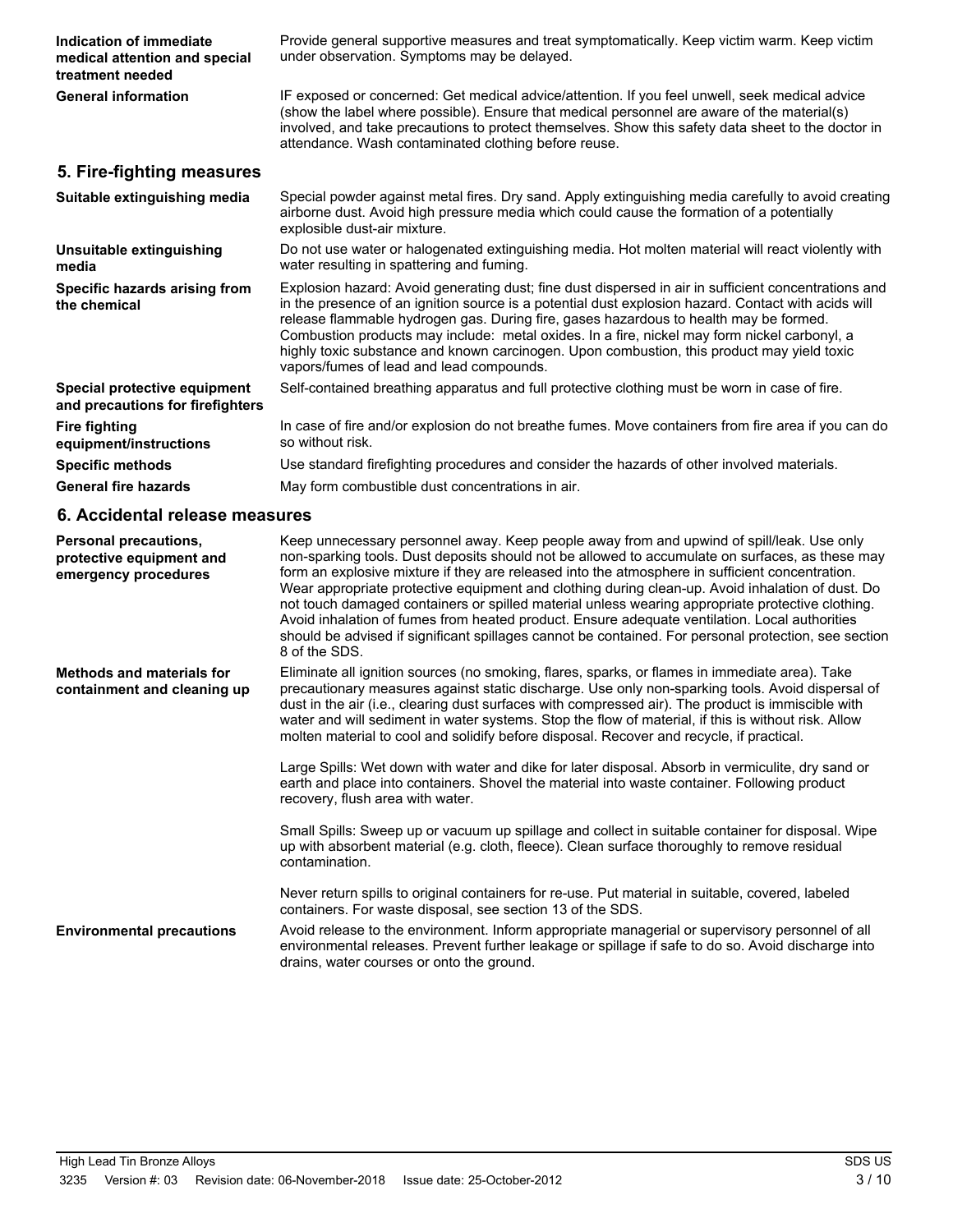### **7. Handling and storage**

| <b>Precautions for safe handling</b> | Obtain special instructions before use. Do not handle until all safety precautions have been read<br>and understood. Minimize dust generation and accumulation. Avoid significant deposits of<br>material, especially on horizontal surfaces, which may become airborne and form combustible dust<br>clouds and may contribute to secondary explosions. Routine housekeeping should be instituted to<br>ensure that dusts do not accumulate on surfaces. Dry powders can build static electricity charges<br>when subjected to the friction of transfer and mixing operations. Provide adequate precautions,<br>such as electrical grounding and bonding, or inert atmospheres. Keep away from heat/sparks/open<br>flames/hot surfaces. - No smoking. Explosion-proof general and local exhaust ventilation. |
|--------------------------------------|--------------------------------------------------------------------------------------------------------------------------------------------------------------------------------------------------------------------------------------------------------------------------------------------------------------------------------------------------------------------------------------------------------------------------------------------------------------------------------------------------------------------------------------------------------------------------------------------------------------------------------------------------------------------------------------------------------------------------------------------------------------------------------------------------------------|
|                                      | Do not taste or swallow. Avoid breathing dust. Avoid contact with eyes, skin, and clothing. Avoid<br>prolonged exposure. When using, do not eat, drink or smoke. Pregnant or breastfeeding women<br>must not handle this product. Should be handled in closed systems, if possible. Use only outdoors<br>or in a well-ventilated area. Wear appropriate personal protective equipment. Wash hands<br>thoroughly after handling. Avoid release to the environment. Observe good industrial hygiene<br>practices.                                                                                                                                                                                                                                                                                              |
| Canditiona for oafo atorono          | Store locked up. Keep containers tightly closed in a dry, cool and well ventilated place. Store away                                                                                                                                                                                                                                                                                                                                                                                                                                                                                                                                                                                                                                                                                                         |

Store locked up. Keep containers tightly closed in a dry, cool and well-ventilated place. Store away from incompatible materials (see Section 10 of the SDS). **Conditions for safe storage, including any incompatibilities**

### **8. Exposure controls/personal protection**

| <b>Components</b>                                                 | <b>Type</b> |                    |                 | Value                |                     |
|-------------------------------------------------------------------|-------------|--------------------|-----------------|----------------------|---------------------|
| Lead (CAS 7439-92-1)                                              | <b>TWA</b>  |                    |                 | $0.05$ mg/m $3$      |                     |
| US. OSHA Table Z-1 Limits for Air Contaminants (29 CFR 1910.1000) |             |                    |                 | Value                | Form                |
| <b>Components</b>                                                 | <b>Type</b> |                    |                 |                      |                     |
| Copper (CAS 7440-50-8)                                            | PEL         |                    |                 | 1 $mg/m3$            | Dust and mist.      |
|                                                                   |             |                    |                 | $0.1$ mg/m $3$       | Fume.               |
| Nickel (CAS 7440-02-0)                                            | <b>PEL</b>  |                    |                 | 1 $mg/m3$            |                     |
| Phosphorus (CAS<br>7723-14-0)                                     | PEL         |                    |                 | $0.1$ mg/m $3$       |                     |
| Tin (CAS 7440-31-5)                                               | <b>PEL</b>  |                    |                 | $2$ mg/m $3$         |                     |
| <b>US. ACGIH Threshold Limit Values</b>                           |             |                    |                 |                      |                     |
| <b>Components</b>                                                 | <b>Type</b> |                    |                 | Value                | Form                |
| Copper (CAS 7440-50-8)                                            | <b>TWA</b>  |                    |                 | 1 $mg/m3$            | Dust and mist.      |
|                                                                   |             |                    |                 | $0.2$ mg/m $3$       | Fume.               |
| Lead (CAS 7439-92-1)                                              | <b>TWA</b>  |                    |                 | $0.05$ mg/m $3$      |                     |
| Nickel (CAS 7440-02-0)                                            | <b>TWA</b>  |                    |                 | $1.5$ mg/m $3$       | Inhalable fraction. |
| Phosphorus (CAS<br>7723-14-0)                                     | <b>TWA</b>  |                    |                 | $0.1$ mg/m $3$       |                     |
| Tin (CAS 7440-31-5)                                               | <b>TWA</b>  |                    |                 | $2$ mg/m $3$         |                     |
| US. NIOSH: Pocket Guide to Chemical Hazards                       |             |                    |                 |                      |                     |
| <b>Components</b>                                                 | <b>Type</b> |                    |                 | Value                | Form                |
| Copper (CAS 7440-50-8)                                            | <b>TWA</b>  |                    |                 | 1 $mg/m3$            | Dust and mist.      |
| Lead (CAS 7439-92-1)                                              | <b>TWA</b>  |                    |                 | $0.05$ mg/m $3$      |                     |
| Nickel (CAS 7440-02-0)                                            | <b>TWA</b>  |                    |                 | $0.015$ mg/m3        |                     |
| Phosphorus (CAS<br>7723-14-0)                                     | <b>TWA</b>  |                    |                 | $0.1$ mg/m $3$       |                     |
| Tin (CAS 7440-31-5)                                               | <b>TWA</b>  |                    |                 | $2$ mg/m $3$         |                     |
| <b>Biological limit values</b>                                    |             |                    |                 |                      |                     |
| <b>ACGIH Biological Exposure Indices</b><br><b>Components</b>     | Value       | <b>Determinant</b> | <b>Specimen</b> | <b>Sampling Time</b> |                     |
| Lead (CAS 7439-92-1)                                              | 200 µg/l    | Lead               | <b>Blood</b>    | $\star$              |                     |
| * - For sampling details, please see the source document.         |             |                    |                 |                      |                     |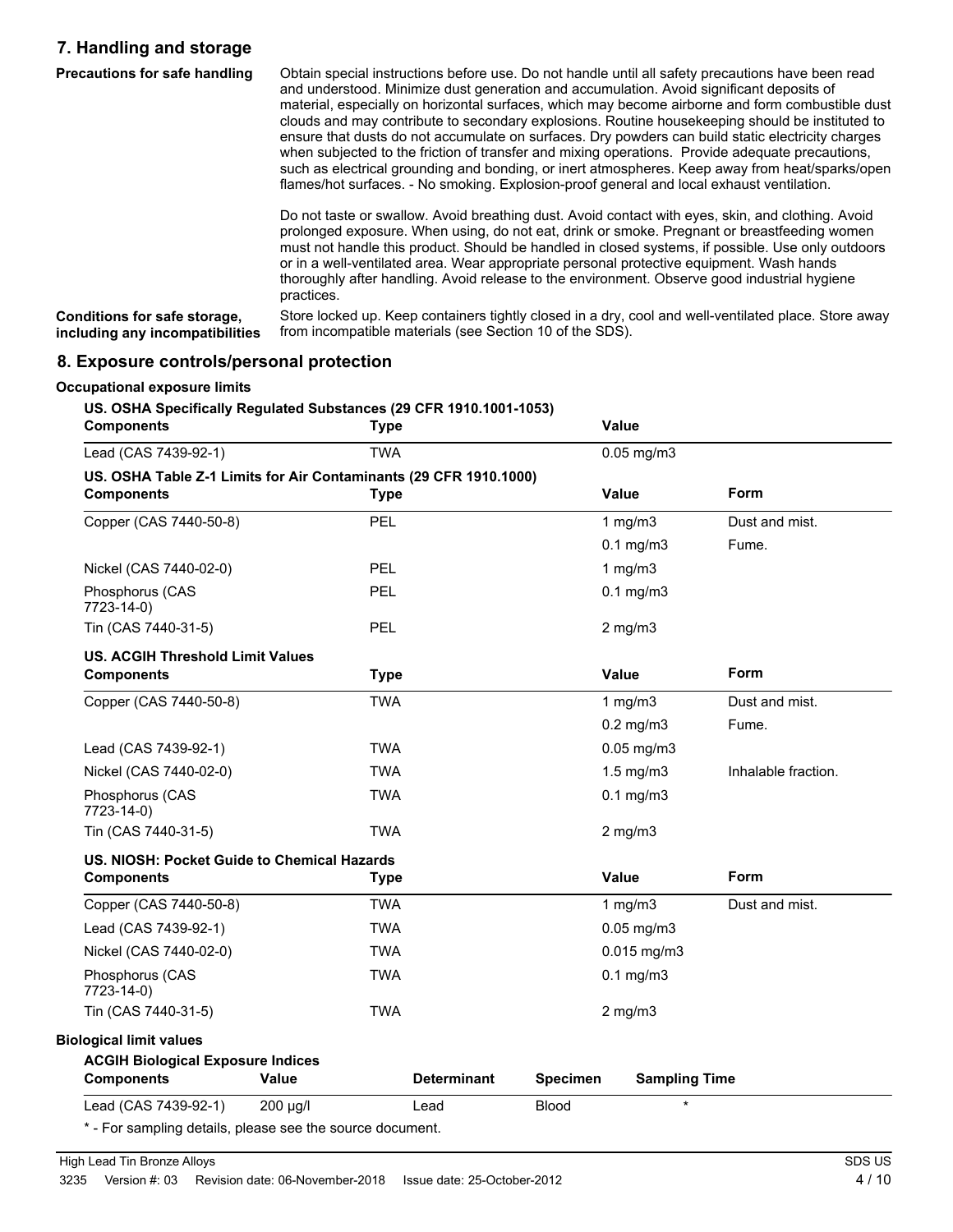| Appropriate engineering<br>controls      | Explosion-proof general and local exhaust ventilation. Good general ventilation should be used.<br>Ventilation rates should be matched to conditions. If applicable, use process enclosures, local<br>exhaust ventilation, or other engineering controls to maintain airborne levels below recommended<br>exposure limits. If exposure limits have not been established, maintain airborne levels to an<br>acceptable level. Provide eyewash station and safety shower. |
|------------------------------------------|-------------------------------------------------------------------------------------------------------------------------------------------------------------------------------------------------------------------------------------------------------------------------------------------------------------------------------------------------------------------------------------------------------------------------------------------------------------------------|
|                                          | Individual protection measures, such as personal protective equipment                                                                                                                                                                                                                                                                                                                                                                                                   |
| <b>Eye/face protection</b>               | Unvented, tight fitting goggles should be worn in dusty areas. Use of safety glasses or goggles is<br>required for welding, burning, sawing, brazing, grinding or machining operations. When welding, it<br>is recommended that safety glasses, goggles, or face-shield with filter lens of appropriate shade<br>number (per ANSI Z49.1-1988, "Safety in Welding and Cutting") be worn.                                                                                 |
| <b>Skin protection</b>                   |                                                                                                                                                                                                                                                                                                                                                                                                                                                                         |
| <b>Hand protection</b>                   | Wear appropriate chemical resistant gloves. Wear suitable protective gloves to prevent cuts and<br>abrasions. When material is heated, wear gloves to protect against thermal burns. Suitable gloves<br>can be recommended by the glove supplier.                                                                                                                                                                                                                       |
| <b>Skin protection</b>                   |                                                                                                                                                                                                                                                                                                                                                                                                                                                                         |
| Other                                    | Wear appropriate chemical resistant clothing. Use of an impervious apron is recommended.                                                                                                                                                                                                                                                                                                                                                                                |
| <b>Respiratory protection</b>            | When workers are facing concentrations above the exposure limit they must use appropriate<br>certified respirators. Wear NIOSH approved respirator appropriate for airborne exposure at the<br>point of use. Appropriate respirator selection should be made by a qualified professional.                                                                                                                                                                               |
| <b>Thermal hazards</b>                   | Wear appropriate thermal protective clothing, when necessary.                                                                                                                                                                                                                                                                                                                                                                                                           |
| <b>General hygiene</b><br>considerations | Observe any medical surveillance requirements. When using, do not eat, drink or smoke. Always<br>observe good personal hygiene measures, such as washing after handling the material and before<br>eating, drinking, and/or smoking. Routinely wash work clothing and protective equipment to<br>remove contaminants. Contaminated work clothing should not be allowed out of the workplace.                                                                            |

### **9. Physical and chemical properties**

| <b>Appearance</b>                                 |                                                      |
|---------------------------------------------------|------------------------------------------------------|
| <b>Physical state</b>                             | Solid.                                               |
| Form                                              | Shapes, Solids, Tubes & Turnings.                    |
| Color                                             | Yellow to red.                                       |
| Odor                                              | None.                                                |
| Odor threshold                                    | Not available.                                       |
| рH                                                | Not available.                                       |
| Melting point/freezing point                      | 1724 °F (940 °C)                                     |
| Initial boiling point and boiling<br>range        | Not available.                                       |
| <b>Flash point</b>                                | Not available.                                       |
| <b>Evaporation rate</b>                           | Not available.                                       |
| Flammability (solid, gas)                         | Fine particles may form explosive mixtures with air. |
| Upper/lower flammability or explosive limits      |                                                      |
| <b>Flammability limit - lower</b><br>(%)          | Not available.                                       |
| <b>Flammability limit - upper</b><br>(%)          | Not available.                                       |
| Vapor pressure                                    | Not available.                                       |
| <b>Vapor density</b>                              | Not available.                                       |
| <b>Relative density</b>                           | $7.5 - 9$                                            |
| Solubility(ies)                                   |                                                      |
| Solubility (water)                                | Insoluble in water.                                  |
| <b>Partition coefficient</b><br>(n-octanol/water) | Not available.                                       |
| <b>Auto-ignition temperature</b>                  | Not available.                                       |
| <b>Decomposition temperature</b>                  | Not available.                                       |
| <b>Viscosity</b>                                  | Not available.                                       |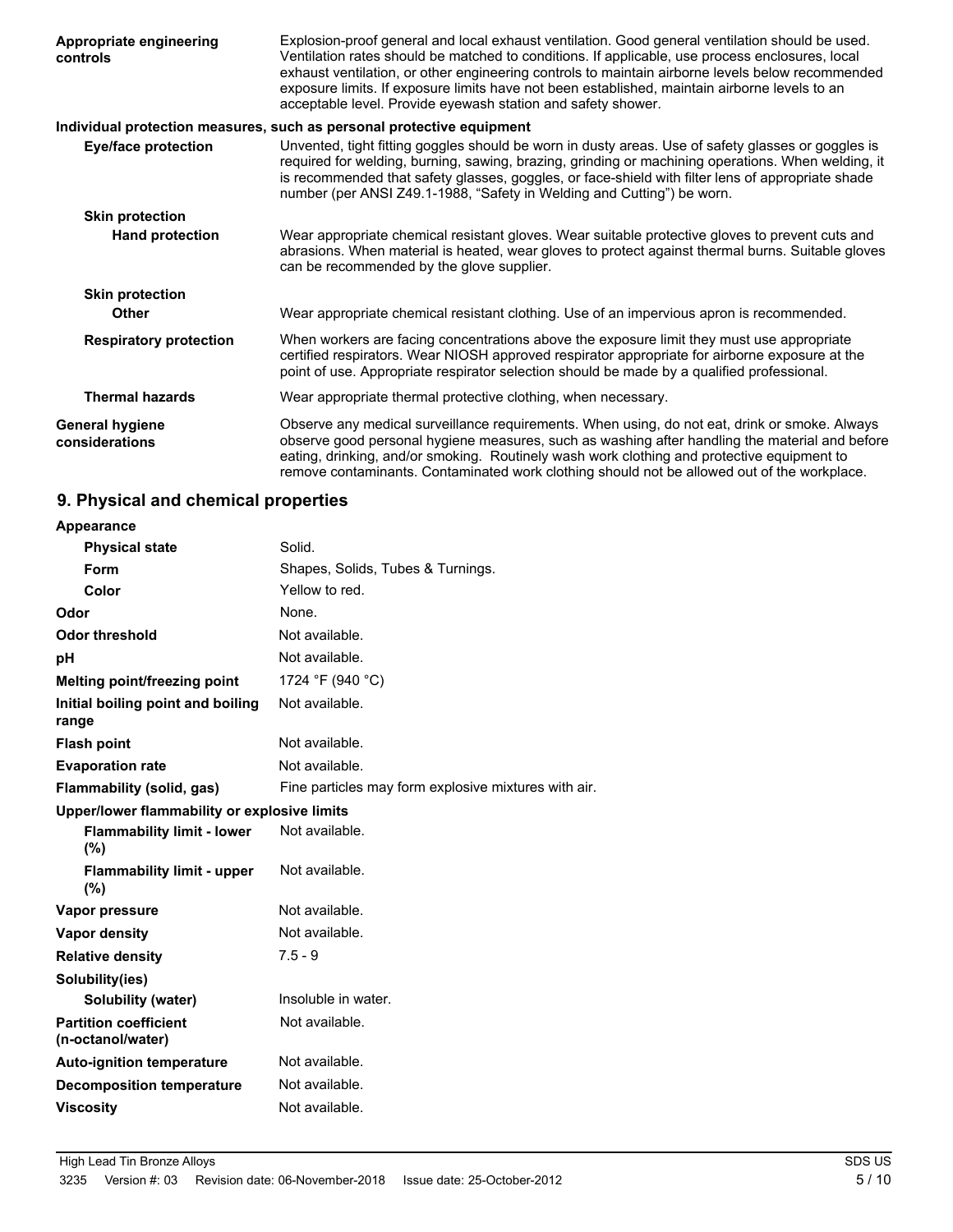| Other information           |                                  |
|-----------------------------|----------------------------------|
| <b>Bulk density</b>         | $0.27 - 0.32$ lb/in <sup>3</sup> |
| <b>Explosive properties</b> | Not explosive.                   |
| <b>Oxidizing properties</b> | Not oxidizing.                   |

### **10. Stability and reactivity**

| <b>Reactivity</b>                            | The product is stable and non-reactive under normal conditions of use, storage and transport.                                                                         |
|----------------------------------------------|-----------------------------------------------------------------------------------------------------------------------------------------------------------------------|
| <b>Chemical stability</b>                    | Material is stable under normal conditions.                                                                                                                           |
| <b>Possibility of hazardous</b><br>reactions | Contact with strong acids will release highly flammable hydrogen gas.                                                                                                 |
| <b>Conditions to avoid</b>                   | Keep away from heat, hot surfaces, sparks, open flames and other ignition sources. Contact with<br>incompatible materials. Minimize dust generation and accumulation. |
| Incompatible materials                       | Strong oxidizing agents. Acids.                                                                                                                                       |
| <b>Hazardous decomposition</b><br>products   | No hazardous decomposition products are known.                                                                                                                        |

### **11. Toxicological information**

#### **Information on likely routes of exposure**

| <b>Inhalation</b>                                                                  | Harmful if inhaled. Heating above the melting point releases metallic oxides which may cause<br>metal fume fever by inhalation. The symptoms are shivering, fever, malaise and muscular pain.                                                                                                                                                                                                                                                                                                                                               |
|------------------------------------------------------------------------------------|---------------------------------------------------------------------------------------------------------------------------------------------------------------------------------------------------------------------------------------------------------------------------------------------------------------------------------------------------------------------------------------------------------------------------------------------------------------------------------------------------------------------------------------------|
| <b>Skin contact</b>                                                                | Causes skin irritation. May cause an allergic skin reaction.                                                                                                                                                                                                                                                                                                                                                                                                                                                                                |
| Eye contact                                                                        | Causes serious eye irritation.                                                                                                                                                                                                                                                                                                                                                                                                                                                                                                              |
| Ingestion                                                                          | Toxic if swallowed.                                                                                                                                                                                                                                                                                                                                                                                                                                                                                                                         |
| Symptoms related to the<br>physical, chemical and<br>toxicological characteristics | Elevated temperatures or mechanical action may form dust and fumes which may be irritating to<br>the eye, mucous membranes and respiratory tract. Narcosis. Behavioral changes. Decrease in<br>motor functions. Severe eye irritation. Symptoms may include stinging, tearing, redness, swelling,<br>and blurred vision. Skin irritation. May cause redness and pain. May cause an allergic skin<br>reaction. Dermatitis. Rash. Edema. Jaundice. Contact with hot material can cause thermal burns<br>which may result in permanent damage. |

#### **Information on toxicological effects**

| <b>Acute toxicity</b>                | Toxic if swallowed. Harmful if inhaled.                                                                             |                     |
|--------------------------------------|---------------------------------------------------------------------------------------------------------------------|---------------------|
| <b>Components</b>                    | <b>Test Results</b><br><b>Species</b>                                                                               |                     |
| Nickel (CAS 7440-02-0)               |                                                                                                                     |                     |
| <b>Acute</b>                         |                                                                                                                     |                     |
| <b>Inhalation</b>                    |                                                                                                                     |                     |
| <b>NOAEC</b>                         | Rat                                                                                                                 | 10200 mg/l, 1 hours |
| Oral                                 |                                                                                                                     |                     |
| LD50                                 | Rat                                                                                                                 | > 9000 mg/kg        |
| Phosphorus (CAS 7723-14-0)           |                                                                                                                     |                     |
| Acute                                |                                                                                                                     |                     |
| Oral                                 |                                                                                                                     |                     |
| LD50                                 | Rat                                                                                                                 | 3 mg/kg             |
| Zinc (CAS 7440-66-6)                 |                                                                                                                     |                     |
| <b>Acute</b>                         |                                                                                                                     |                     |
| Oral                                 |                                                                                                                     |                     |
| LD50                                 | Mouse                                                                                                               | > 5 g/kg            |
| <b>Skin corrosion/irritation</b>     | Causes skin irritation. Hot or molten material may produce thermal burns.                                           |                     |
| Serious eye damage/eye<br>irritation | Contact with dust or fume: Causes serious eye irritation.                                                           |                     |
| Respiratory or skin sensitization    |                                                                                                                     |                     |
| <b>Respiratory sensitization</b>     | Not a respiratory sensitizer.                                                                                       |                     |
| <b>Skin sensitization</b>            | May cause an allergic skin reaction.                                                                                |                     |
| <b>Germ cell mutagenicity</b>        | No data available to indicate product or any components present at greater than 0.1% are<br>mutagenic or genotoxic. |                     |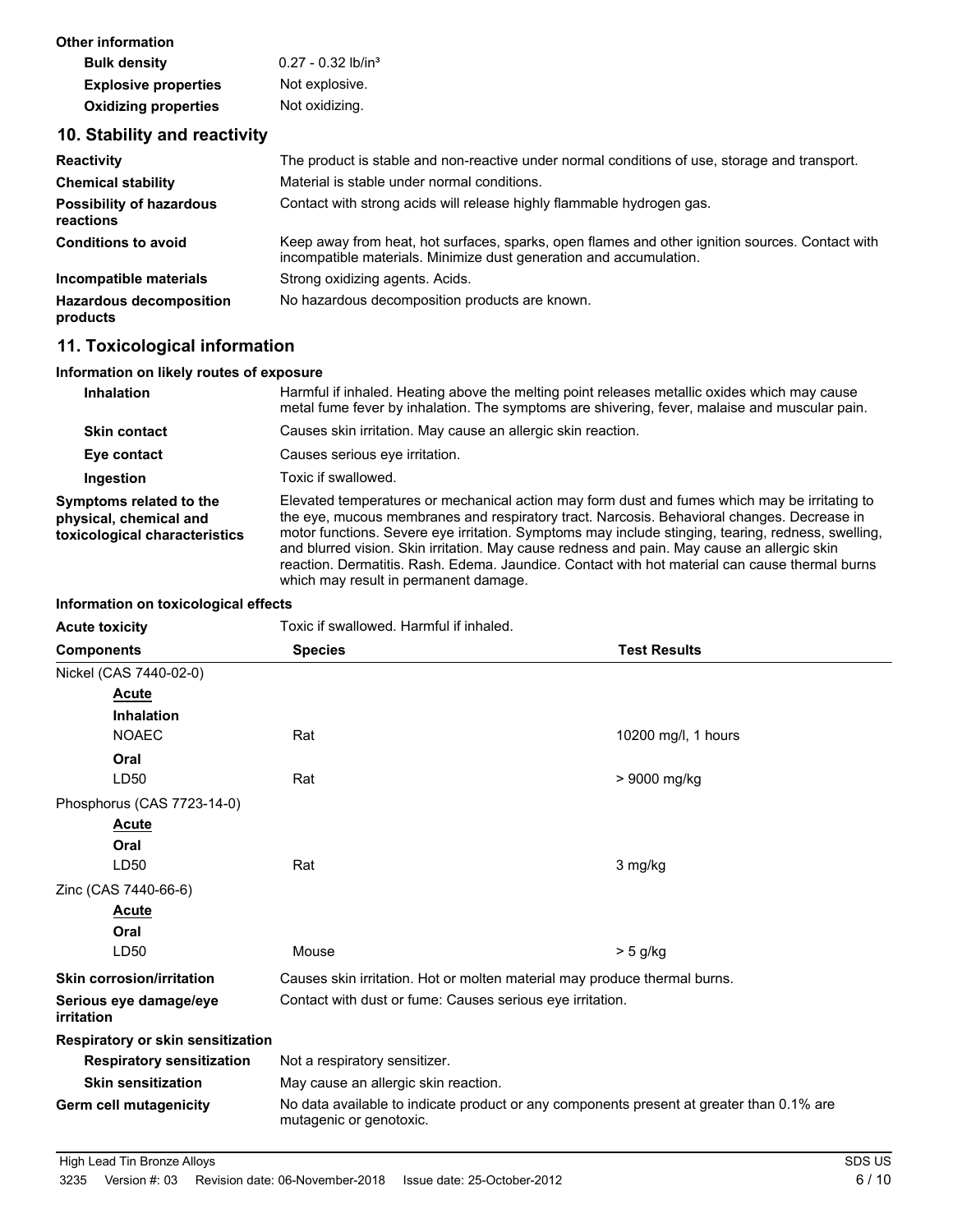| Carcinogenicity                                               | Suspected of causing cancer.                                                                                                                                                                                                                                                                                                                                                                                                                                                                                                   |  |
|---------------------------------------------------------------|--------------------------------------------------------------------------------------------------------------------------------------------------------------------------------------------------------------------------------------------------------------------------------------------------------------------------------------------------------------------------------------------------------------------------------------------------------------------------------------------------------------------------------|--|
| <b>IARC Monographs. Overall Evaluation of Carcinogenicity</b> |                                                                                                                                                                                                                                                                                                                                                                                                                                                                                                                                |  |
| Lead (CAS 7439-92-1)<br>Nickel (CAS 7440-02-0)                | 2B Possibly carcinogenic to humans.<br>2B Possibly carcinogenic to humans.                                                                                                                                                                                                                                                                                                                                                                                                                                                     |  |
| <b>NTP Report on Carcinogens</b>                              |                                                                                                                                                                                                                                                                                                                                                                                                                                                                                                                                |  |
| Lead (CAS 7439-92-1)<br>Nickel (CAS 7440-02-0)                | Reasonably Anticipated to be a Human Carcinogen.<br>Reasonably Anticipated to be a Human Carcinogen.                                                                                                                                                                                                                                                                                                                                                                                                                           |  |
|                                                               | OSHA Specifically Regulated Substances (29 CFR 1910.1001-1053)                                                                                                                                                                                                                                                                                                                                                                                                                                                                 |  |
| Not regulated.                                                |                                                                                                                                                                                                                                                                                                                                                                                                                                                                                                                                |  |
| <b>Reproductive toxicity</b>                                  | May cause harm to breastfed babies. May damage fertility or the unborn child.                                                                                                                                                                                                                                                                                                                                                                                                                                                  |  |
| Specific target organ toxicity -<br>single exposure           | Causes damage to organs (cardiovascular system, kidney, liver).                                                                                                                                                                                                                                                                                                                                                                                                                                                                |  |
| Specific target organ toxicity -<br>repeated exposure         | Causes damage to organs (blood, bone, central nervous system, kidneys, Lungs) through<br>prolonged or repeated exposure.                                                                                                                                                                                                                                                                                                                                                                                                       |  |
| <b>Aspiration hazard</b>                                      | Not an aspiration hazard.                                                                                                                                                                                                                                                                                                                                                                                                                                                                                                      |  |
| <b>Chronic effects</b>                                        | Causes damage to organs. Prolonged inhalation may be harmful. Prolonged exposure may cause<br>chronic effects.                                                                                                                                                                                                                                                                                                                                                                                                                 |  |
|                                                               | Lead may produce maternal toxicity, toxicity to the fetus, and adverse effects to blood, bone<br>marrow, central/peripheral nervous systems, kidney, liver, and reproductive system.                                                                                                                                                                                                                                                                                                                                           |  |
| <b>Further information</b>                                    | Welding or plasma arc cutting of metal and alloys can generate ozone, nitric oxides and ultraviolet<br>radiation. Short-term (acute) overexposure to welding fumes may result in discomfort such as<br>metal fume fever, dizziness, nausea, or dryness or irritation of nose, throat, or eyes. May<br>aggravate pre-existing respiratory problems (e.g. asthma, emphysema). Ozone overexposure<br>may result in mucous membrane irritation or pulmonary discomfort. UV radiation can cause skin<br>erythema and welders flash. |  |

### **12. Ecological information**

**Ecotoxicity**

Very toxic to aquatic life with long lasting effects. Alloys in massive forms present a limited hazard for the environment.

| <b>Components</b>             |             | <b>Species</b>                         | <b>Test Results</b>      |
|-------------------------------|-------------|----------------------------------------|--------------------------|
| Copper (CAS 7440-50-8)        |             |                                        |                          |
| <b>Aquatic</b>                |             |                                        |                          |
| Chronic                       |             |                                        |                          |
| Other                         | <b>NOEC</b> | Juga plicifera                         | $6 \mu g/l$              |
| Lead (CAS 7439-92-1)          |             |                                        |                          |
| <b>Aquatic</b>                |             |                                        |                          |
| Acute                         |             |                                        |                          |
| Crustacea                     | <b>EC50</b> | Ceriodaphnia dubia                     | 0.248 mg/l, 48 hours pH8 |
| <b>Fish</b>                   | <b>LC50</b> | Pimephales promelas                    | 0.283 mg/l, 96 hours pH8 |
| Nickel (CAS 7440-02-0)        |             |                                        |                          |
| <b>Aquatic</b>                |             |                                        |                          |
| Chronic                       |             |                                        |                          |
| Crustacea                     | <b>NOEC</b> | Ceriodaphnia dubia                     | $2.8 \mu g/l$            |
| Fish                          | <b>NOEC</b> | Zebra danio (Danio rerio)              | 40 µg/l                  |
| Phosphorus (CAS 7723-14-0)    |             |                                        |                          |
| <b>Aquatic</b>                |             |                                        |                          |
| Acute                         |             |                                        |                          |
| <b>Fish</b>                   | <b>LC50</b> | Bluegill (Lepomis macrochirus)         | 0.02 mg/l, 96 Hours      |
| Zinc (CAS 7440-66-6)          |             |                                        |                          |
| <b>Aquatic</b>                |             |                                        |                          |
| Acute                         |             |                                        |                          |
| Crustacea                     | <b>EC50</b> | Daphnia magna                          | $0.07$ mg/l              |
| Fish                          | <b>LC50</b> | Oncorhynchus mykiss                    | $0.14$ mg/l              |
| Persistence and degradability |             | Not relevant for inorganic substances. |                          |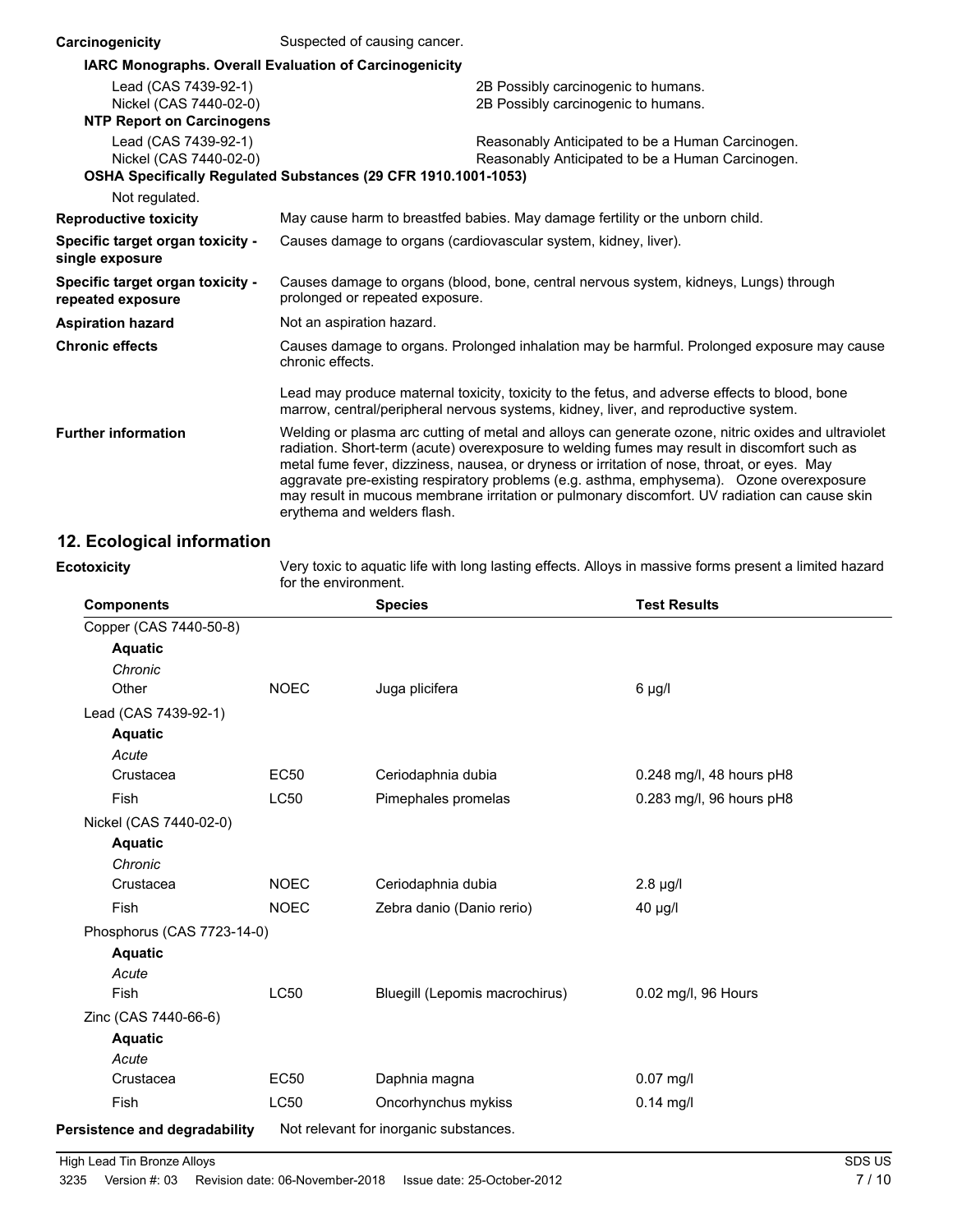| <b>Bioaccumulative potential</b> | The product contains potentially bioaccumulating substances.                                                                                     |
|----------------------------------|--------------------------------------------------------------------------------------------------------------------------------------------------|
| Mobility in soil                 | Alloys in massive forms are not mobile in the environment.                                                                                       |
| Other adverse effects            | This product contains one or more substances identified as hazardous air pollutants (HAPs) per<br>the US Federal Clean Air Act (see section 15). |

### **13. Disposal considerations**

| <b>Disposal instructions</b>             | Collect and reclaim or dispose in sealed containers at licensed waste disposal site. Do not allow<br>this material to drain into sewers/water supplies. Do not contaminate ponds, waterways or ditches<br>with chemical or used container. Dispose of contents/container in accordance with<br>local/regional/national/international regulations. |
|------------------------------------------|---------------------------------------------------------------------------------------------------------------------------------------------------------------------------------------------------------------------------------------------------------------------------------------------------------------------------------------------------|
| Local disposal regulations               | Dispose in accordance with all applicable regulations.                                                                                                                                                                                                                                                                                            |
| Hazardous waste code                     | The waste code should be assigned in discussion between the user, the producer and the waste<br>disposal company.                                                                                                                                                                                                                                 |
| Waste from residues / unused<br>products | Dispose of in accordance with local regulations. Empty containers or liners may retain some<br>product residues. This material and its container must be disposed of in a safe manner (see:<br>Disposal instructions).                                                                                                                            |
| <b>Contaminated packaging</b>            | Since emptied containers may retain product residue, follow label warnings even after container is<br>emptied. Empty containers should be taken to an approved waste handling site for recycling or<br>disposal.                                                                                                                                  |

### **14. Transport information**

#### **DOT**

Not regulated as dangerous goods.

### **IATA**

Not regulated as dangerous goods.

### **IMDG**

Not regulated as dangerous goods.

#### **Transport in bulk according to** Not applicable. **Annex II of MARPOL 73/78 and the IBC Code**

### **15. Regulatory information**

| <b>US federal regulations</b>                                                                                                                                                                                  |                   | Standard, 29 CFR 1910.1200.        |                                                                                             | This product is a "Hazardous Chemical" as defined by the OSHA Hazard Communication |                                                                   |
|----------------------------------------------------------------------------------------------------------------------------------------------------------------------------------------------------------------|-------------------|------------------------------------|---------------------------------------------------------------------------------------------|------------------------------------------------------------------------------------|-------------------------------------------------------------------|
| TSCA Section 12(b) Export Notification (40 CFR 707, Subpt. D)                                                                                                                                                  |                   |                                    |                                                                                             |                                                                                    |                                                                   |
| Not regulated.<br><b>CERCLA Hazardous Substance List (40 CFR 302.4)</b>                                                                                                                                        |                   |                                    |                                                                                             |                                                                                    |                                                                   |
| Copper (CAS 7440-50-8)<br>Lead (CAS 7439-92-1)<br>Nickel (CAS 7440-02-0)<br>Phosphorus (CAS 7723-14-0)<br>Zinc (CAS 7440-66-6)<br><b>SARA 304 Emergency release notification</b><br>PHOSPHORUS (CAS 7723-14-0) |                   |                                    | Listed.<br>Listed.<br>Listed.<br>Listed.<br>Listed.<br>1 LBS                                |                                                                                    |                                                                   |
| OSHA Specifically Regulated Substances (29 CFR 1910.1001-1053)                                                                                                                                                 |                   |                                    |                                                                                             |                                                                                    |                                                                   |
| Lead (CAS 7439-92-1)                                                                                                                                                                                           |                   |                                    | Reproductive toxicity<br>Central nervous system<br>Kidney<br><b>Blood</b><br>Acute toxicity |                                                                                    |                                                                   |
| Superfund Amendments and Reauthorization Act of 1986 (SARA)<br><b>SARA 302 Extremely hazardous substance</b>                                                                                                   |                   |                                    |                                                                                             |                                                                                    |                                                                   |
| <b>Chemical name</b>                                                                                                                                                                                           | <b>CAS number</b> | Reportable<br>quantity<br>(pounds) | <b>Threshold</b><br>planning quantity<br>(pounds)                                           | <b>Threshold</b><br>planning quantity,<br>lower value<br>(pounds)                  | <b>Threshold</b><br>planning quantity,<br>upper value<br>(pounds) |
| Phosphorus                                                                                                                                                                                                     | 7723-14-0         |                                    | 100                                                                                         |                                                                                    |                                                                   |
| SARA 311/312 Hazardous<br>chemical                                                                                                                                                                             | Yes               |                                    |                                                                                             |                                                                                    |                                                                   |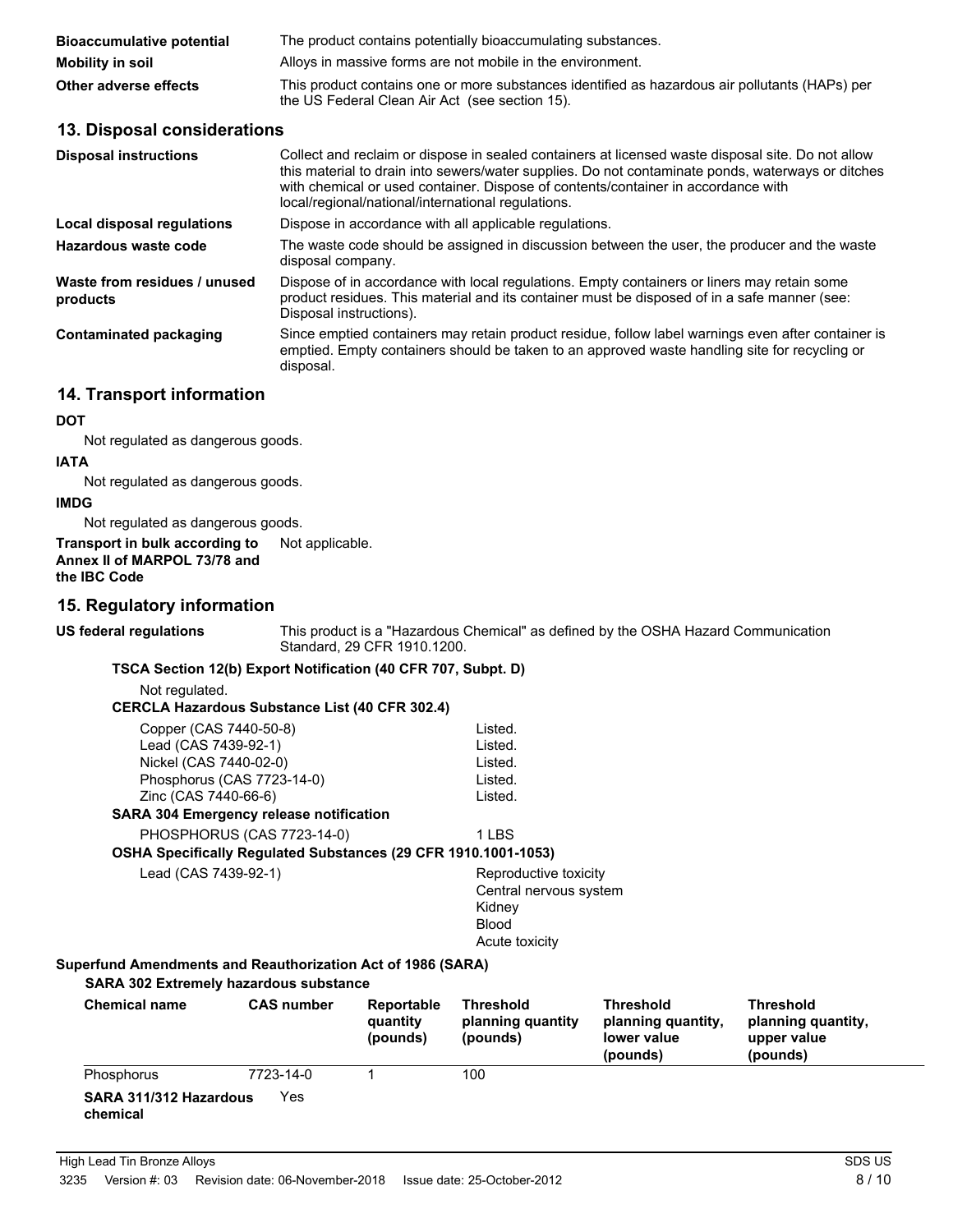| categories                  | <b>Classified hazard</b>                                                                                                                                                             | Combustible dust<br>Acute toxicity (any route of exposure)<br>Skin corrosion or irritation<br>Serious eye damage or eye irritation<br>Respiratory or skin sensitization<br>Carcinogenicity<br>Reproductive toxicity |                        |                                                                                                |  |
|-----------------------------|--------------------------------------------------------------------------------------------------------------------------------------------------------------------------------------|---------------------------------------------------------------------------------------------------------------------------------------------------------------------------------------------------------------------|------------------------|------------------------------------------------------------------------------------------------|--|
|                             |                                                                                                                                                                                      | Specific target organ toxicity (single or repeated exposure)                                                                                                                                                        |                        |                                                                                                |  |
|                             | SARA 313 (TRI reporting)<br><b>Chemical name</b>                                                                                                                                     |                                                                                                                                                                                                                     | <b>CAS number</b>      | % by wt.                                                                                       |  |
| Copper                      |                                                                                                                                                                                      |                                                                                                                                                                                                                     | 7440-50-8              | $68.5 - 89$                                                                                    |  |
| Lead                        |                                                                                                                                                                                      |                                                                                                                                                                                                                     | 7439-92-1              | $22 - 32$                                                                                      |  |
| Nickel                      |                                                                                                                                                                                      |                                                                                                                                                                                                                     | 7440-02-0              | $0 - 6$                                                                                        |  |
| Phosphorus<br>Zinc          |                                                                                                                                                                                      |                                                                                                                                                                                                                     | 7723-14-0<br>7440-66-6 | $0 - 1.5$<br>$0 - 2.5$                                                                         |  |
|                             |                                                                                                                                                                                      |                                                                                                                                                                                                                     |                        |                                                                                                |  |
| Other federal regulations   |                                                                                                                                                                                      |                                                                                                                                                                                                                     |                        |                                                                                                |  |
|                             | Lead (CAS 7439-92-1)<br>Nickel (CAS 7440-02-0)<br>Phosphorus (CAS 7723-14-0)                                                                                                         | Clean Air Act (CAA) Section 112 Hazardous Air Pollutants (HAPs) List                                                                                                                                                |                        |                                                                                                |  |
|                             |                                                                                                                                                                                      | Clean Air Act (CAA) Section 112(r) Accidental Release Prevention (40 CFR 68.130)                                                                                                                                    |                        |                                                                                                |  |
| (SDWA)                      | Not regulated.<br><b>Safe Drinking Water Act</b>                                                                                                                                     |                                                                                                                                                                                                                     |                        | Contains component(s) regulated under the Safe Drinking Water Act.                             |  |
|                             |                                                                                                                                                                                      |                                                                                                                                                                                                                     |                        | Drug Enforcement Administration (DEA). List 1 & 2 Exempt Chemical Mixtures (21 CFR 1310.12(c)) |  |
|                             | Phosphorus (CAS 7723-14-0)                                                                                                                                                           |                                                                                                                                                                                                                     | 80 %WT                 |                                                                                                |  |
|                             |                                                                                                                                                                                      | <b>DEA Exempt Chemical Mixtures Code Number</b>                                                                                                                                                                     |                        |                                                                                                |  |
|                             | Phosphorus (CAS 7723-14-0)                                                                                                                                                           |                                                                                                                                                                                                                     | 6795                   |                                                                                                |  |
| <b>US state regulations</b> |                                                                                                                                                                                      |                                                                                                                                                                                                                     |                        |                                                                                                |  |
|                             | US. Massachusetts RTK - Substance List                                                                                                                                               |                                                                                                                                                                                                                     |                        |                                                                                                |  |
|                             | Copper (CAS 7440-50-8)                                                                                                                                                               |                                                                                                                                                                                                                     |                        |                                                                                                |  |
|                             | Lead (CAS 7439-92-1)                                                                                                                                                                 |                                                                                                                                                                                                                     |                        |                                                                                                |  |
|                             | Nickel (CAS 7440-02-0)                                                                                                                                                               |                                                                                                                                                                                                                     |                        |                                                                                                |  |
|                             | Phosphorus (CAS 7723-14-0)                                                                                                                                                           |                                                                                                                                                                                                                     |                        |                                                                                                |  |
|                             | Tin (CAS 7440-31-5)                                                                                                                                                                  |                                                                                                                                                                                                                     |                        |                                                                                                |  |
|                             | Zinc (CAS 7440-66-6)                                                                                                                                                                 |                                                                                                                                                                                                                     |                        |                                                                                                |  |
|                             | Copper (CAS 7440-50-8)                                                                                                                                                               | US. New Jersey Worker and Community Right-to-Know Act                                                                                                                                                               |                        |                                                                                                |  |
|                             | Lead (CAS 7439-92-1)<br>Nickel (CAS 7440-02-0)<br>Phosphorus (CAS 7723-14-0)                                                                                                         |                                                                                                                                                                                                                     |                        |                                                                                                |  |
|                             | Tin (CAS 7440-31-5)                                                                                                                                                                  |                                                                                                                                                                                                                     |                        |                                                                                                |  |
|                             | Zinc (CAS 7440-66-6)                                                                                                                                                                 |                                                                                                                                                                                                                     |                        |                                                                                                |  |
|                             |                                                                                                                                                                                      | US. Pennsylvania Worker and Community Right-to-Know Law                                                                                                                                                             |                        |                                                                                                |  |
|                             | Copper (CAS 7440-50-8)<br>Lead (CAS 7439-92-1)<br>Nickel (CAS 7440-02-0)<br>Phosphorus (CAS 7723-14-0)<br>Tin (CAS 7440-31-5)<br>Zinc (CAS 7440-66-6)<br><b>US. Rhode Island RTK</b> |                                                                                                                                                                                                                     |                        |                                                                                                |  |
|                             | Copper (CAS 7440-50-8)<br>Lead (CAS 7439-92-1)<br>Nickel (CAS 7440-02-0)<br>$\sim$                                                                                                   |                                                                                                                                                                                                                     |                        |                                                                                                |  |

Phosphorus (CAS 7723-14-0) Tin (CAS 7440-31-5) Zinc (CAS 7440-66-6)

#### **California Proposition 65**



**WARNING:** This product can expose you to chemicals including Lead, which is known to the State of California to cause cancer and birth defects or other reproductive harm. For more information go to www.P65Warnings.ca.gov.